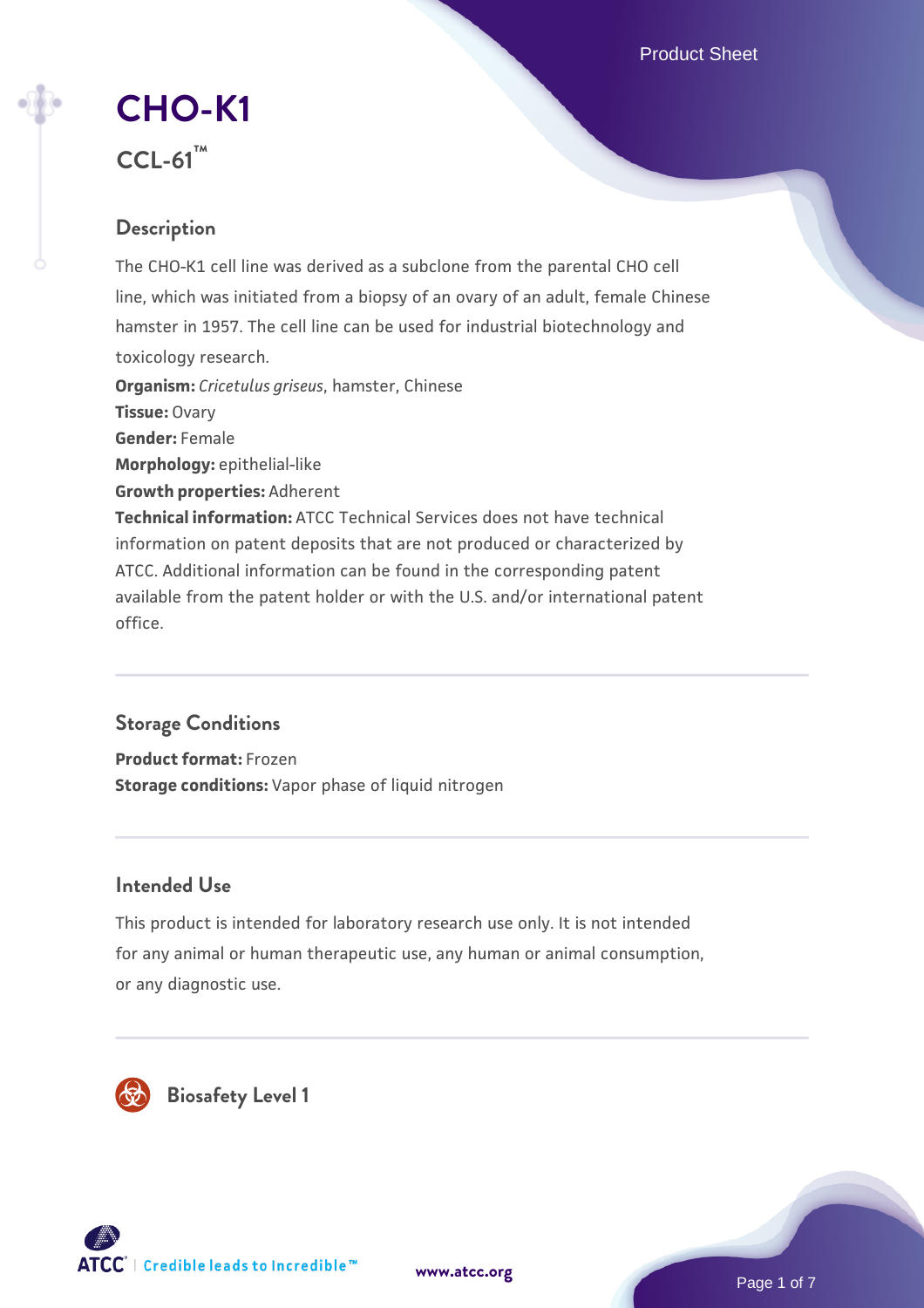

ATCC determines the biosafety level of a material based on our risk assessment as guided by the current edition of *Biosafety in Microbiological and Biomedical Laboratories (BMBL)*, U.S. Department of Health and Human Services. It is your responsibility to understand the hazards associated with the material per your organization's policies and procedures as well as any other applicable regulations as enforced by your local or national agencies.

ATCC highly recommends that appropriate personal protective equipment is always used when handling vials. For cultures that require storage in liquid nitrogen, it is important to note that some vials may leak when submersed in liquid nitrogen and will slowly fill with liquid nitrogen. Upon thawing, the conversion of the liquid nitrogen back to its gas phase may result in the vial exploding or blowing off its cap with dangerous force creating flying debris. Unless necessary, ATCC recommends that these cultures be stored in the vapor phase of liquid nitrogen rather than submersed in liquid nitrogen.

#### **Certificate of Analysis**

For batch-specific test results, refer to the applicable certificate of analysis that can be found at www.atcc.org.

**Growth Conditions Temperature:** 37°C

**Handling Procedures Unpacking and storage instructions:**

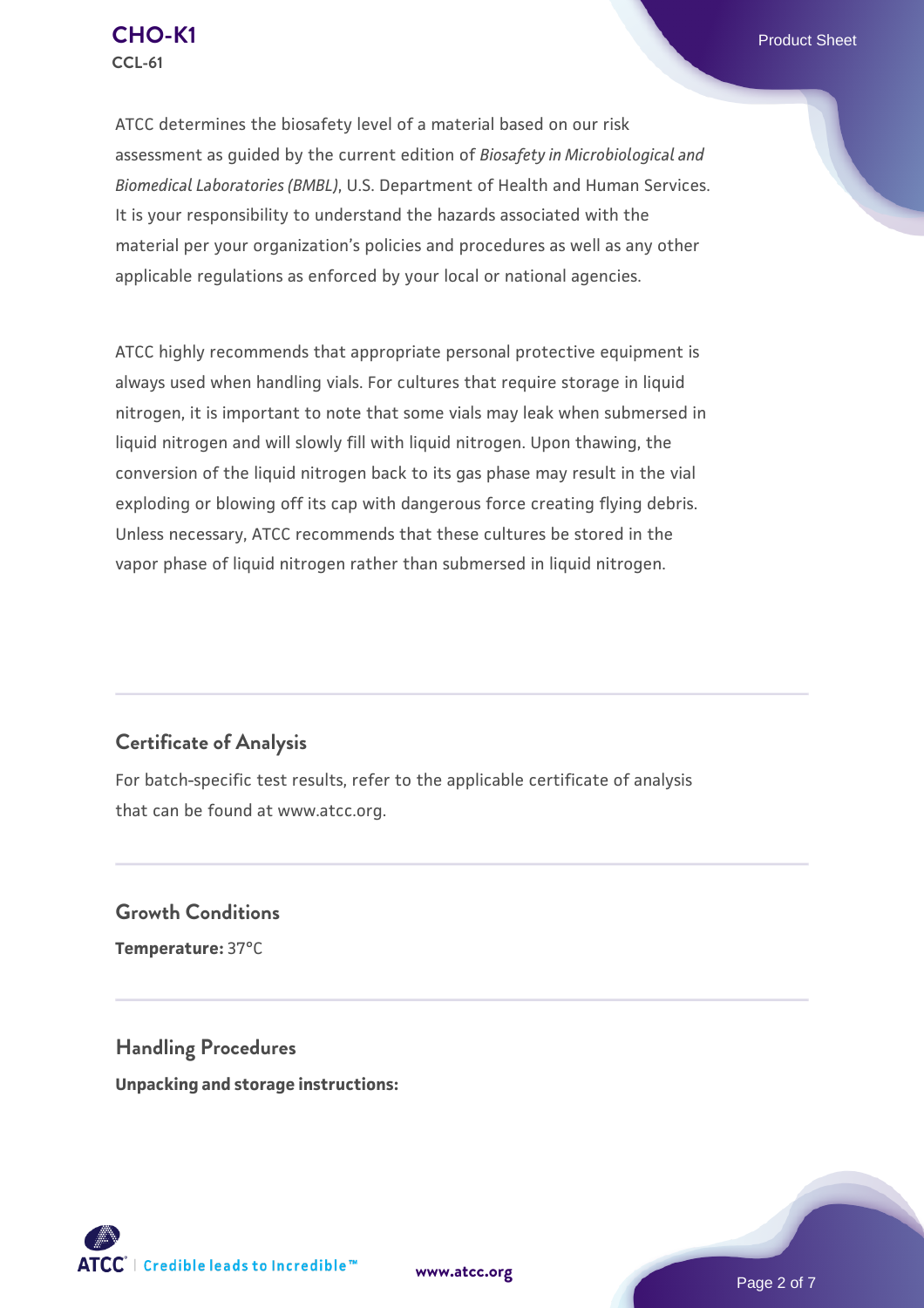- 1. Check all containers for leakage or breakage.
- 2. Remove the frozen cells from the dry ice packaging and immediately place the cells at a temperature below -130°C, preferably in liquid nitrogen vapor, until ready for use.

**Complete medium:** The base medium for this cell line is ATCC-formulated F-12K Medium, Catalog No. 30-2004. To make the complete growth medium, add the following components to the base medium: fetal bovine serum to a final concentration of 10%.

#### **Handling Procedure:**

To insure the highest level of viability, thaw the vial and initiate the culture as soon as possible upon receipt. If upon arrival, continued storage of the frozen culture is necessary, it should be stored in liquid nitrogen vapor phase and not at -70°C. Storage at -70°C will result in loss of viability.

- 1. Thaw the vial by gentle agitation in a 37°C water bath. To reduce the possibility of contamination, keep the O-ring and cap out of the water. Thawing should be rapid (approximately 2 minutes).
- 2. Remove the vial from the water bath as soon as the contents are thawed, and decontaminate by dipping in or spraying with 70% ethanol. All of the operations from this point on should be carried out under strict aseptic conditions.
- 3. Transfer the vial contents to a centrifuge tube containing 9.0 mL complete culture medium. and spin at approximately 125 x *g* for 5 to 7 minutes.
- 4. Resuspend cell pellet with the recommended complete medium (see the specific batch information for the culture recommended dilution ratio). and dispense into a 25 cm<sup>2</sup> or a 75 cm<sup>2</sup> culture flask. It is important to avoid excessive alkalinity of the medium during recovery of the cells. It is suggested that, prior to the addition of the vial contents, the culture vessel containing the complete growth medium be placed into the incubator for at least 15 minutes to allow the medium to reach its normal pH (7.0 to 7.6).
- 5. Incubate the culture at 37°C in a suitable incubator. A 5% CO<sub>2</sub> in air atmosphere is recommended if using the medium described on this product sheet.

#### **Subculturing procedure:**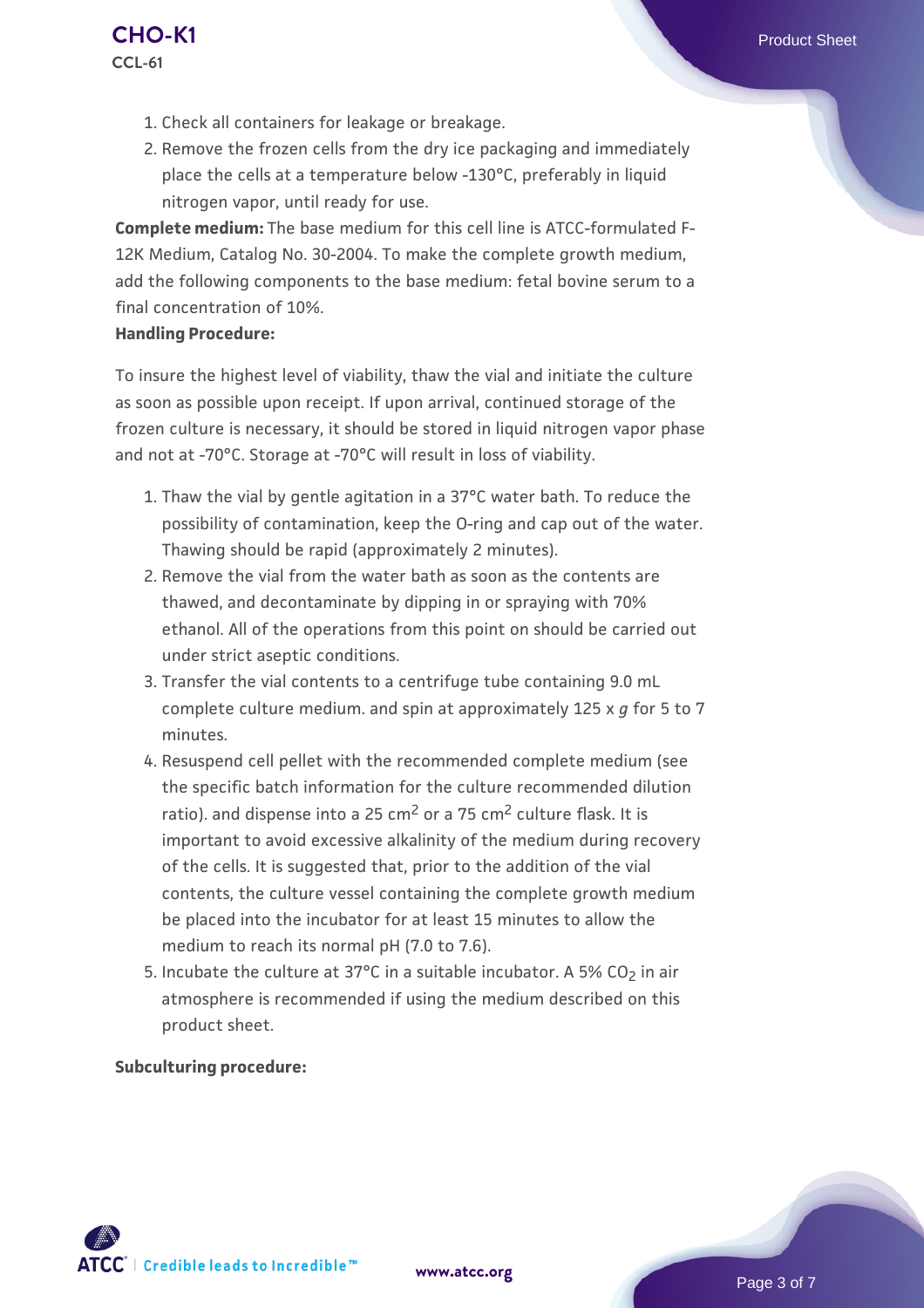#### **[CHO-K1](https://www.atcc.org/products/ccl-61)** Product Sheet **CCL-61**

Volumes are given for a 75 cm2 flask. Increase or decrease the amount of dissociation medium needed proportionally for culture vessels of other sizes. Corning T-75 flasks (catalog #430641) are recommended for subculturing this product.

- 1. Remove and discard culture medium.
- 2. Briefly rinse the cell layer with 0.25% (w/v) Trypsin- 0.53 mM EDTA solution to remove all traces of serum which contains trypsin inhibitor.
- 3. Add 2.0 to 3.0 mL of Trypsin-EDTA solution to flask and observe cells under an inverted microscope until cell layer is dispersed (usually within 5 to 15 minutes).

**Note:** To avoid clumping do not agitate the cells by hitting or shaking the flask while waiting for the cells to detach. Cells that are difficult to detach may be placed at 37°C to facilitate dispersal.

- 4. Add 6.0 to 8.0 mL of complete growth medium and aspirate cells by gently pipetting.
- 5. Add appropriate aliquots of the cell suspension to new culture vessels.
- 6. Incubate cultures at 37°C.

**Subcultivation Ratio:** A subcultivation ratio of 1:4 to 1:8 is recommended **Medium Renewal:** Once or twice between subculture

**Reagents for cryopreservation:** Complete growth medium supplemented with 5% (v/v) DMSO (ATCC 4-X)

# **Material Citation**

If use of this material results in a scientific publication, please cite the material in the following manner: CHO-K1 (ATCC CCL-61)

# **References**

References and other information relating to this material are available at www.atcc.org.

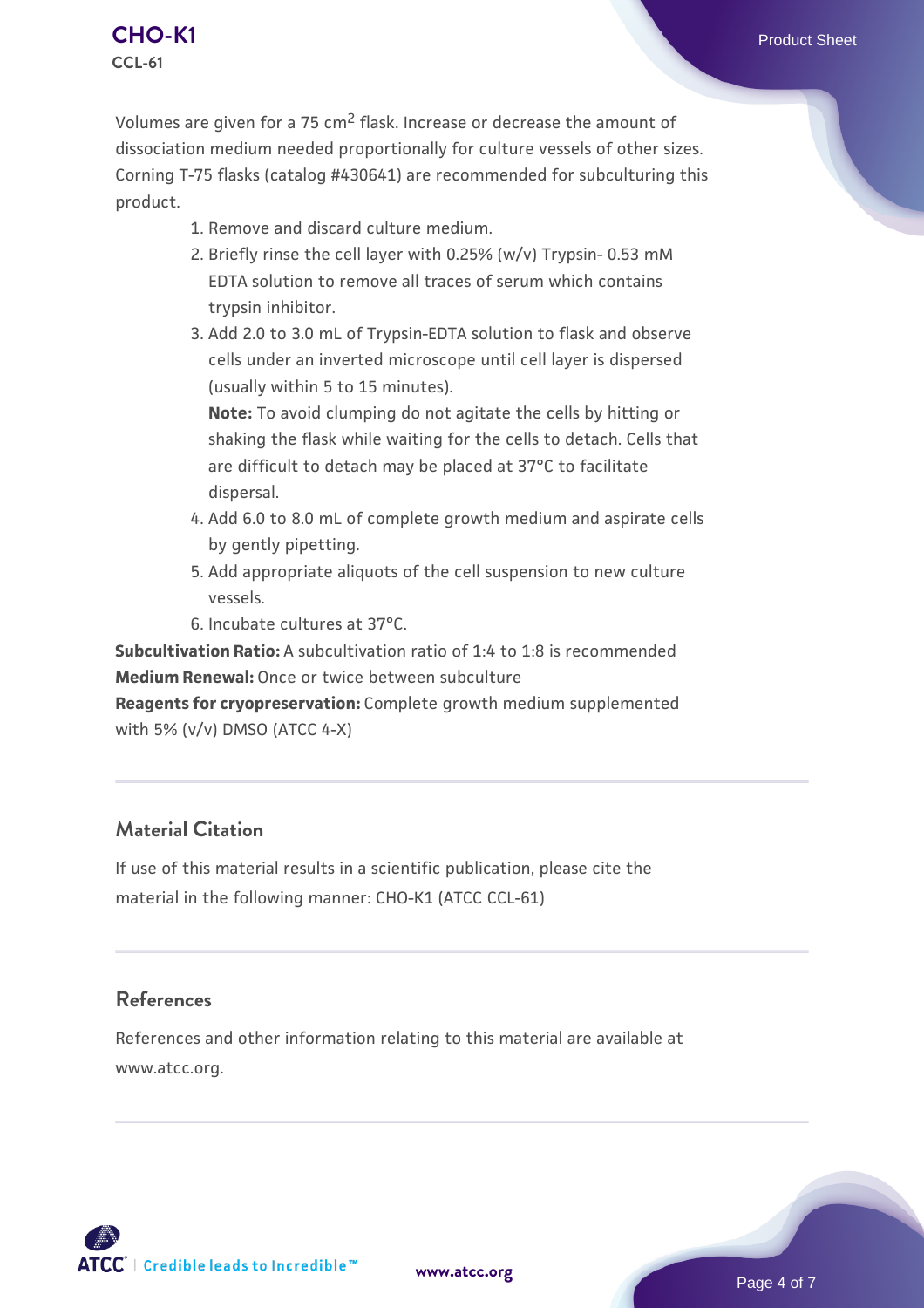# **CCL-61**

# **Warranty**

The product is provided 'AS IS' and the viability of ATCC® products is warranted for 30 days from the date of shipment, provided that the customer has stored and handled the product according to the information included on the product information sheet, website, and Certificate of Analysis. For living cultures, ATCC lists the media formulation and reagents that have been found to be effective for the product. While other unspecified media and reagents may also produce satisfactory results, a change in the ATCC and/or depositor-recommended protocols may affect the recovery, growth, and/or function of the product. If an alternative medium formulation or reagent is used, the ATCC warranty for viability is no longer valid. Except as expressly set forth herein, no other warranties of any kind are provided, express or implied, including, but not limited to, any implied warranties of merchantability, fitness for a particular purpose, manufacture according to cGMP standards, typicality, safety, accuracy, and/or noninfringement.

# **Disclaimers**

This product is intended for laboratory research use only. It is not intended for any animal or human therapeutic use, any human or animal consumption, or any diagnostic use. Any proposed commercial use is prohibited without a license from ATCC.

While ATCC uses reasonable efforts to include accurate and up-to-date information on this product sheet, ATCC makes no warranties or representations as to its accuracy. Citations from scientific literature and patents are provided for informational purposes only. ATCC does not warrant that such information has been confirmed to be accurate or complete and the customer bears the sole responsibility of confirming the accuracy and completeness of any such information.

This product is sent on the condition that the customer is responsible for and assumes all risk and responsibility in connection with the receipt, handling,

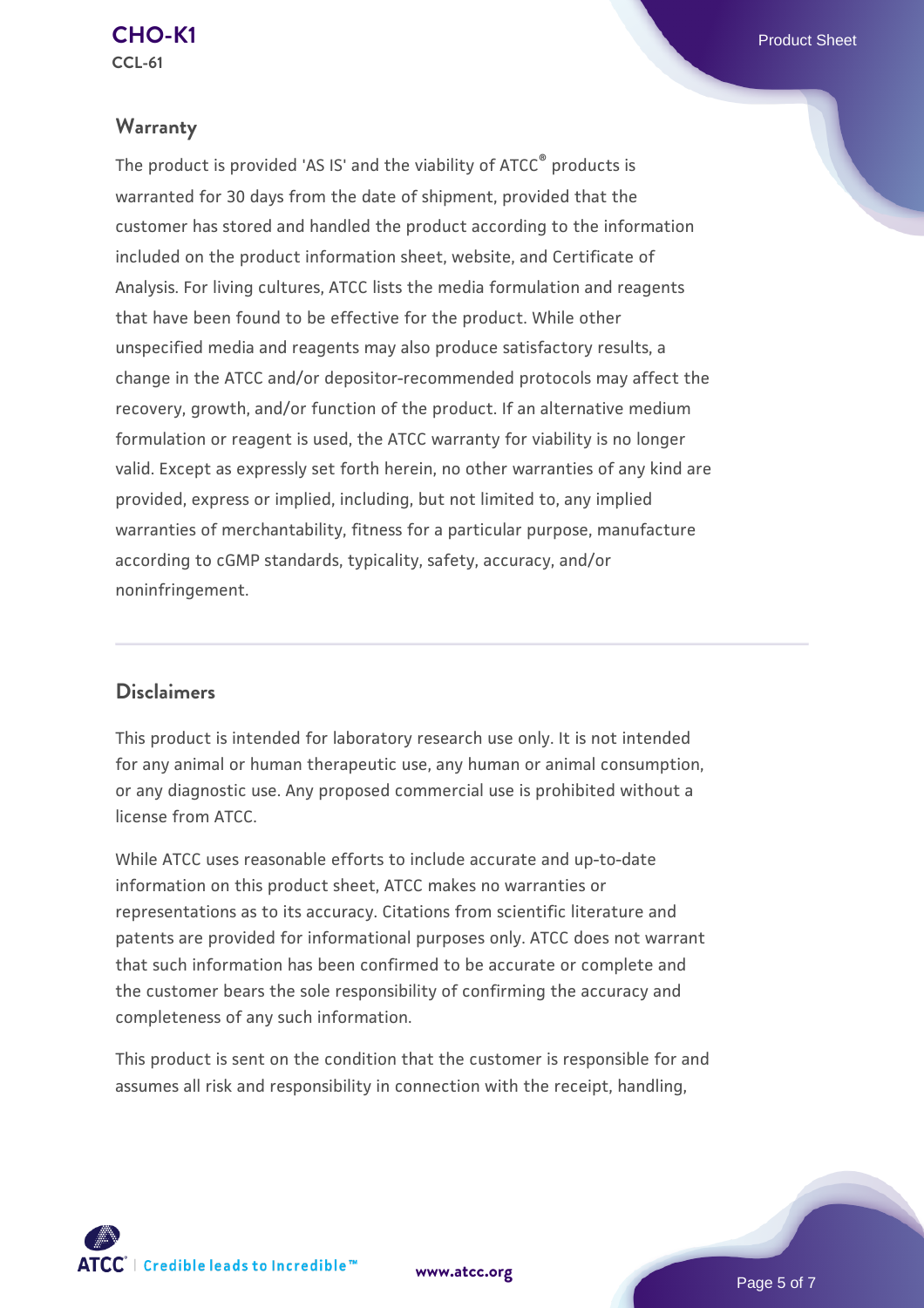storage, disposal, and use of the ATCC product including without limitation taking all appropriate safety and handling precautions to minimize health or environmental risk. As a condition of receiving the material, the customer agrees that any activity undertaken with the ATCC product and any progeny or modifications will be conducted in compliance with all applicable laws, regulations, and guidelines. This product is provided 'AS IS' with no representations or warranties whatsoever except as expressly set forth herein and in no event shall ATCC, its parents, subsidiaries, directors, officers, agents, employees, assigns, successors, and affiliates be liable for indirect, special, incidental, or consequential damages of any kind in connection with or arising out of the customer's use of the product. While reasonable effort is made to ensure authenticity and reliability of materials on deposit, ATCC is not liable for damages arising from the misidentification or misrepresentation of such materials.

Please see the material transfer agreement (MTA) for further details regarding the use of this product. The MTA is available at www.atcc.org.

This material is cited in a US and/or international patent and may not be used to infringe the claims. Depending on the wishes of the Depositor, ATCC may be required to inform the Depositor of the party to which the material was furnished.

# **Copyright and Trademark Information**

© ATCC 2021. All rights reserved. ATCC is a registered trademark of the American Type Culture Collection.

### **Revision**

This information on this document was last updated on 2022-06-14

### **Contact Information**